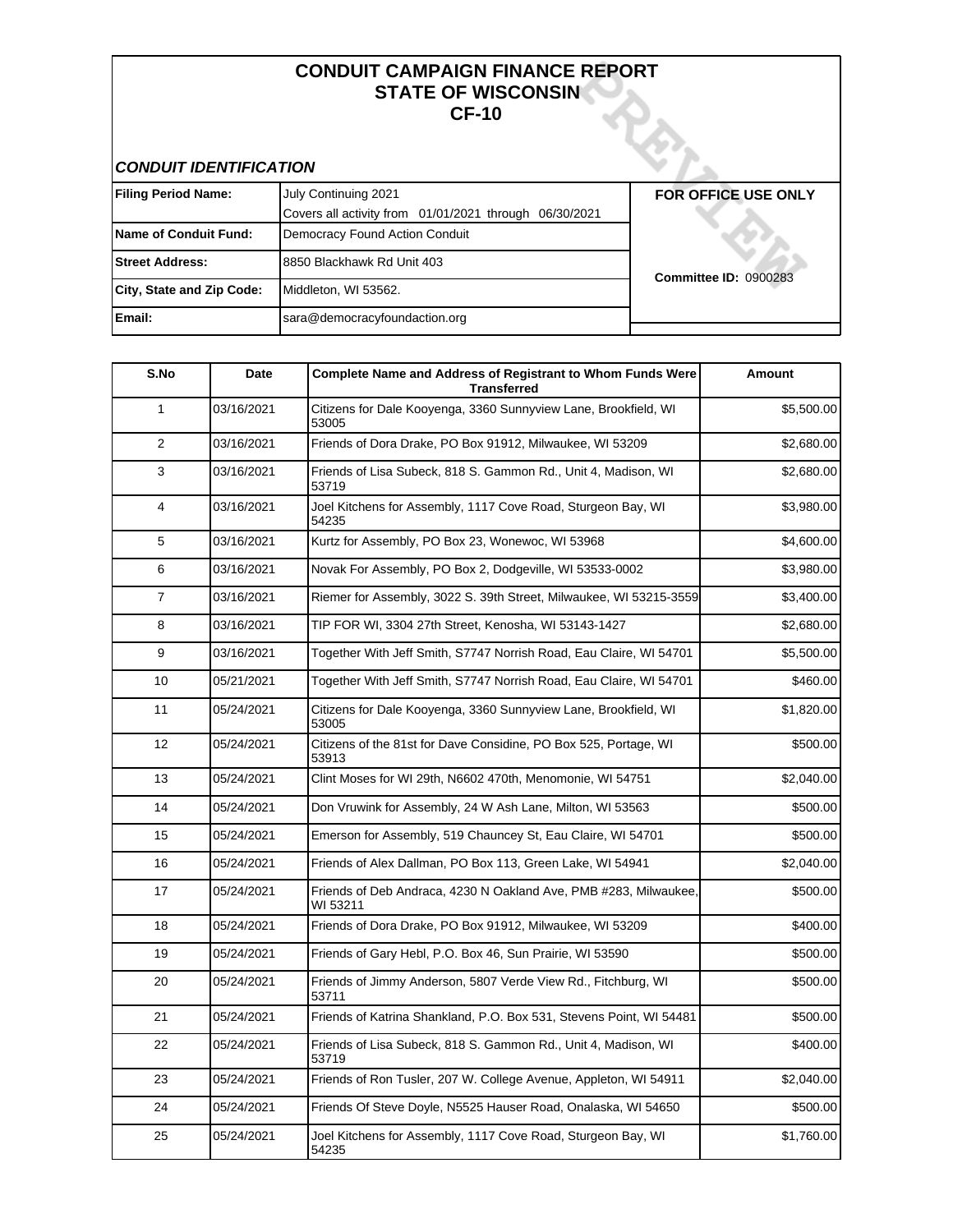| 26 | 05/24/2021 | Ken Skowronski for Assembly, 8642 South 116 St, Franklin, WI 53132       | \$2,020.00  |
|----|------------|--------------------------------------------------------------------------|-------------|
| 27 | 05/24/2021 | Kurtz for Assembly, PO Box 23, Wonewoc, WI 53968                         | \$1,760.00  |
| 28 | 05/24/2021 | Meyers for Assembly, PO Box 907, PO Box 907, Bayfield, WI 54814-<br>0907 | \$500.00    |
| 29 | 05/24/2021 | Novak For Assembly, PO Box 2, Dodgeville, WI 53533-0002                  | \$1,760.00  |
| 30 | 05/24/2021 | Riemer for Assembly, 3022 S. 39th Street, Milwaukee, WI 53215-3559       | \$400.00]   |
| 31 | 05/24/2021 | TIP FOR WI, 3304 27th Street, Kenosha, WI 53143-1427                     | \$400.00]   |
|    |            | CONTRIBUTIONS GIVEN THIS REPORT PERIOD                                   | \$56,800.00 |

## **Receiving Registrant Summary:**

| <b>Receiving Registrant Name and Address</b>                              | Amount      |
|---------------------------------------------------------------------------|-------------|
| <b>Conduit Contribution</b>                                               |             |
| Citizens for Dale Kooyenga, 3360 Sunnyview Lane, Brookfield, WI 53005     | \$7,320.00  |
| Citizens of the 81st for Dave Considine, PO Box 525, Portage, WI 53913    | \$500.00    |
| Clint Moses for WI 29th, N6602 470th, Menomonie, WI 54751                 | \$2,040.00  |
| Don Vruwink for Assembly, 24 W Ash Lane, Milton, WI 53563                 | \$500.00    |
| Emerson for Assembly, 519 Chauncey St, Eau Claire, WI 54701               | \$500.00    |
| Friends of Alex Dallman, PO Box 113, Green Lake, WI 54941                 | \$2,040.00  |
| Friends of Deb Andraca, 4230 N Oakland Ave, PMB #283, Milwaukee, WI 53211 | \$500.00    |
| Friends of Dora Drake, PO Box 91912, Milwaukee, WI 53209                  | \$3,080.00  |
| Friends of Gary Hebl, P.O. Box 46, Sun Prairie, WI 53590                  | \$500.00    |
| Friends of Jimmy Anderson, 5807 Verde View Rd., Fitchburg, WI 53711       | \$500.00    |
| Friends of Katrina Shankland, P.O. Box 531, Stevens Point, WI 54481       | \$500.00    |
| Friends of Lisa Subeck, 818 S. Gammon Rd., Unit 4, Madison, WI 53719      | \$3,080.00  |
| Friends of Ron Tusler, 207 W. College Avenue, Appleton, WI 54911          | \$2,040.00  |
| Friends Of Steve Doyle, N5525 Hauser Road, Onalaska, WI 54650             | \$500.00    |
| Joel Kitchens for Assembly, 1117 Cove Road, Sturgeon Bay, WI 54235        | \$5,740.00  |
| Ken Skowronski for Assembly, 8642 South 116 St, Franklin, WI 53132        | \$2,020.00  |
| Kurtz for Assembly, PO Box 23, Wonewoc, WI 53968                          | \$6,360.00  |
| Meyers for Assembly, PO Box 907, PO Box 907, Bayfield, WI 54814-0907      | \$500.00    |
| Novak For Assembly, PO Box 2, Dodgeville, WI 53533-0002                   | \$5,740.00  |
| Riemer for Assembly, 3022 S. 39th Street, Milwaukee, WI 53215-3559        | \$3,800.00  |
| TIP FOR WI, 3304 27th Street, Kenosha, WI 53143-1427                      | \$3,080.00  |
| Together With Jeff Smith, S7747 Norrish Road, Eau Claire, WI 54701        | \$5,960.00  |
| Sub Total                                                                 | \$56,800.00 |
| <b>Total Conduit Contributions</b>                                        | \$56,800.00 |
| <b>Total Redirected Contributions</b>                                     | \$0.00      |
| <b>Grand Total</b>                                                        | \$56,800.00 |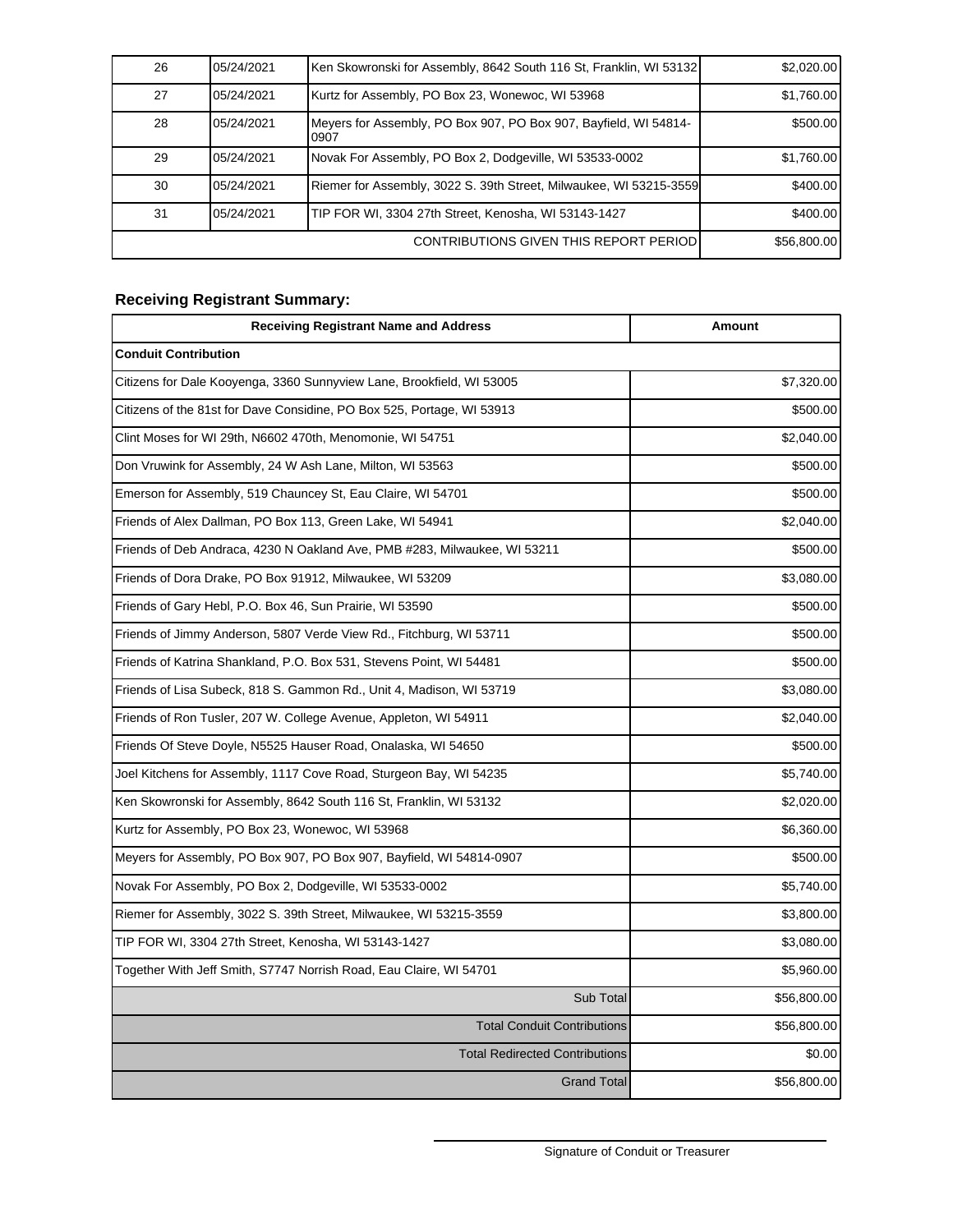## certify that the information in this report is true and complete.

(Signature of Administrator) (Daytime phone) (Date)

**NOTE:** The information on this form is required by s. 11.0804, Stats. Failure to provide the information may subject you to the penalties of ss. 11.1400, 11.1401, Stats.

CF-10 (Rev. 4/14) This form is prescribed by the Wisconsin Ethics Commission, P.O. Box 7984, Madison, WI 53707-7984 | Phone: 608-266- 81238 | Fax: 608-264-9319 | web: https://cfis.wi.gov | email: ethicscfis@wi.gov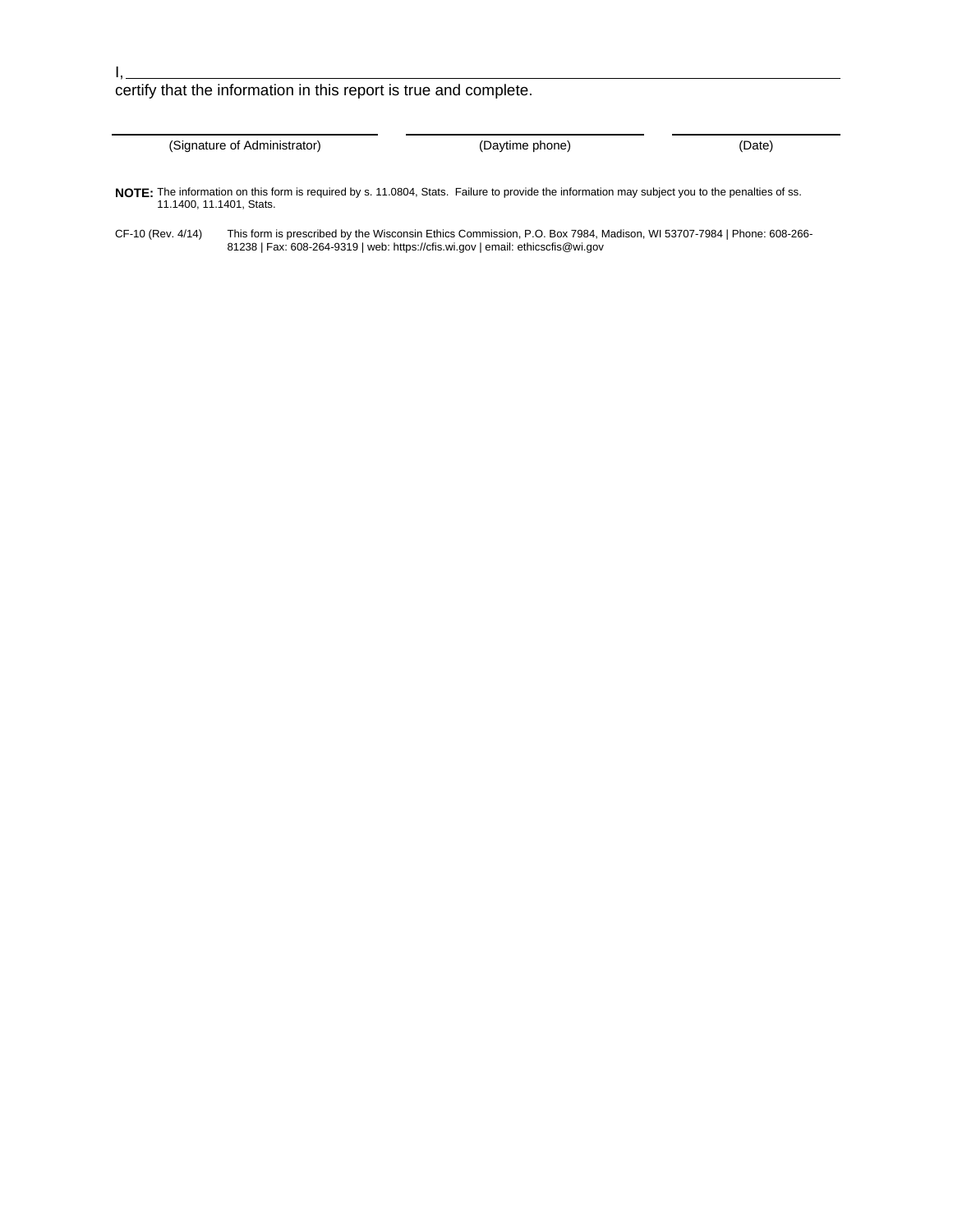### **Conduit Campaign Finance Report – Conduit Contributions Schedule**

| Date       | <b>Contributor Name</b>             | <b>Address</b>                                               | Occupation             | Amount     |
|------------|-------------------------------------|--------------------------------------------------------------|------------------------|------------|
|            | <b>Novak For Assembly</b>           |                                                              |                        |            |
|            | Transmittal letter date: 03/16/2021 |                                                              |                        |            |
| 02/03/2021 | Gehl Neumann,<br>olol               | 32265 W Oakland<br>Road, Nashotah,<br>WI 53058               | Consultant             | \$280.00   |
|            | 02/04/2021 Ramirez, Austin          | 2239 Pewaukee<br>Rd, Waukesha, WI<br>53188                   | CEO                    | \$1,000.00 |
|            | 02/04/2021 Uihlein, Lynde B.        | 1122 N. Astor<br>Street, Milwaukee,<br>WI 53202              | Investor               | \$1,000.00 |
| 02/16/2021 | Garner, Bruce                       | 14617 Cedar St,<br>Leawood, KS<br>66224                      | Executive              | \$300.00   |
| 02/16/2021 | McDonnell, Thomas                   | 4909 Sunset Dr,<br>Kansas City, MO<br>64112                  | Retired                | \$1,000.00 |
| 02/23/2021 | Arnold, John                        | 1717 West Loop<br>South, Suite 1800,<br>Houston, TX<br>77027 | Retired                | \$200.00   |
| 02/23/2021 | Arnold, Laura                       | 1717 West Loop<br>South, Suite 1800,<br>Houston, TX<br>77027 | Retired                | \$200.00   |
|            |                                     |                                                              | Sub Total              | \$3,980.00 |
|            | Transmittal letter date: 05/24/2021 |                                                              |                        |            |
| 05/06/2021 | Crum, Laura                         | 8571 N. Pelham<br>Parkway, Bayside,<br>WI 53217              | Accountant             | \$80.00    |
| 05/06/2021 | Heil, Katherine                     | 3150 E Kenwood<br>Blvd, Milwaukee,<br>WI 53211               | Heil Family Foundation | \$80.00    |
|            | 05/06/2021 Zimmerman, Steven        | 1122 North Astor<br>Street, Milwaukee,<br>WI 53202           | Principal              | \$600.00   |
| 05/12/2021 | Gehl, Katherine                     | 514 N. Peshtigo<br>Court, Unit 3911,<br>Chicago, IL 60611    | CEO                    | \$1,000.00 |
|            |                                     |                                                              | Sub Total              | \$1,760.00 |
|            |                                     |                                                              | Total                  | \$5,740.00 |
|            | <b>Joel Kitchens for Assembly</b>   |                                                              |                        |            |
|            | Transmittal letter date: 03/16/2021 |                                                              |                        |            |
| 02/03/2021 | Gehl Neumann,<br>ეიეი               | 32265 W Oakland<br>Road, Nashotah,<br>WI 53058               | Consultant             | \$280.00   |
| 02/04/2021 | Ramirez, Austin                     | 2239 Pewaukee<br>Rd, Waukesha, WI<br>53188                   | CEO                    | \$1,000.00 |
| 02/04/2021 | Uihlein, Lynde B.                   | 1122 N. Astor<br>Street, Milwaukee,<br>WI 53202              | Investor               | \$1,000.00 |
| 02/16/2021 | Garner, Bruce                       | 14617 Cedar St,<br>Leawood, KS<br>66224                      | Executive              | \$300.00   |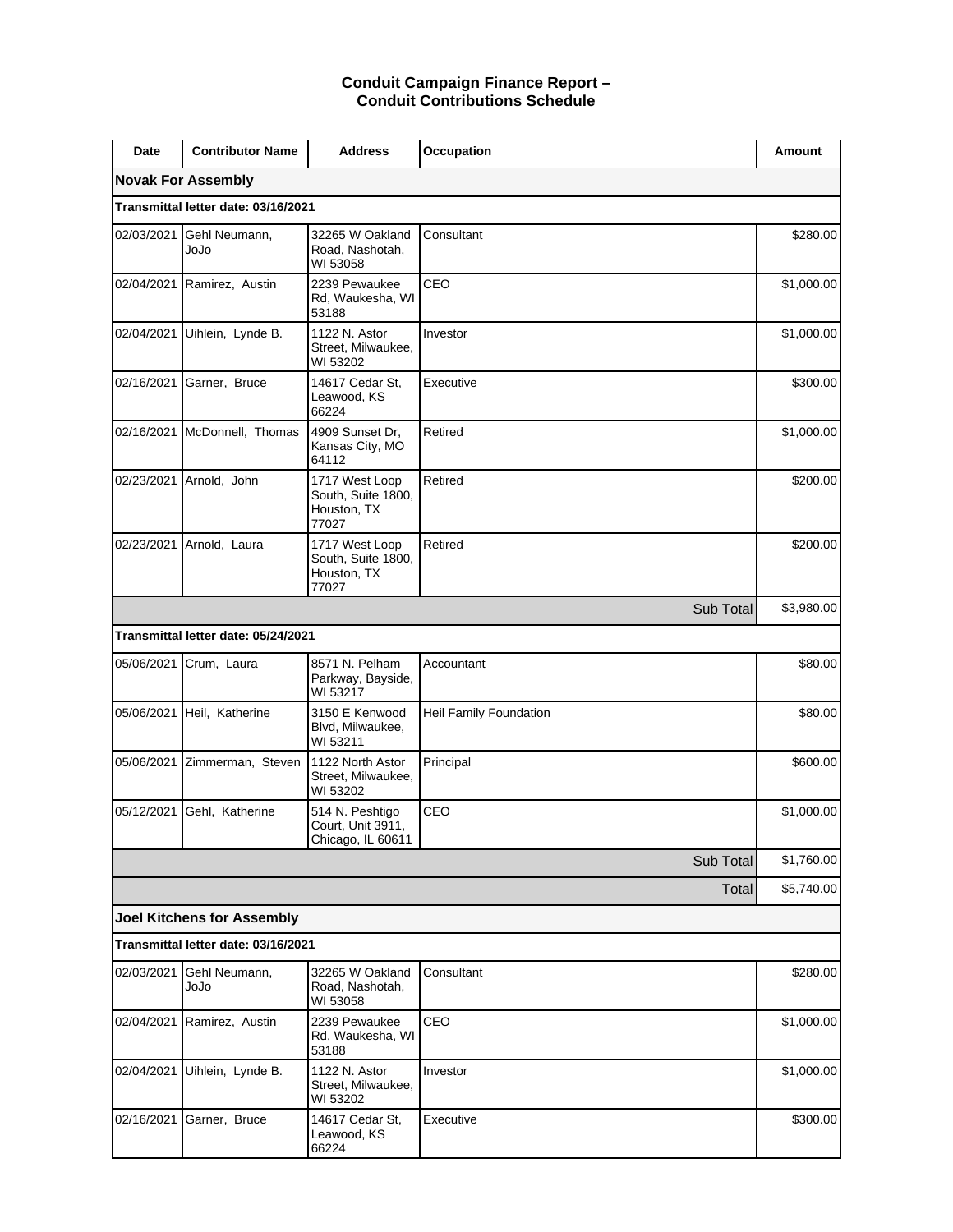|            | 02/16/2021 McDonnell, Thomas        | 4909 Sunset Dr,<br>Kansas City, MO<br>64112                  | Retired                | \$1,000.00 |
|------------|-------------------------------------|--------------------------------------------------------------|------------------------|------------|
|            | 02/23/2021 Arnold, John             | 1717 West Loop<br>South, Suite 1800,<br>Houston, TX<br>77027 | Retired                | \$200.00   |
|            | 02/23/2021 Arnold, Laura            | 1717 West Loop<br>South, Suite 1800,<br>Houston, TX<br>77027 | Retired                | \$200.00   |
|            |                                     |                                                              | Sub Total              | \$3,980.00 |
|            | Transmittal letter date: 05/24/2021 |                                                              |                        |            |
| 05/06/2021 | Crum, Laura                         | 8571 N. Pelham<br>Parkway, Bayside,<br>WI 53217              | Accountant             | \$80.00    |
|            | 05/06/2021 Heil, Katherine          | 3150 E Kenwood<br>Blvd, Milwaukee,<br>WI 53211               | Heil Family Foundation | \$80.00    |
|            | 05/06/2021 Zimmerman, Steven        | 1122 North Astor<br>Street, Milwaukee,<br>WI 53202           | Principal              | \$600.00   |
| 05/12/2021 | Gehl, Katherine                     | 514 N. Peshtigo<br>Court, Unit 3911,<br>Chicago, IL 60611    | CEO                    | \$1,000.00 |
|            |                                     |                                                              | Sub Total              | \$1,760.00 |
|            |                                     |                                                              | Total                  | \$5,740.00 |
|            | <b>Friends of Lisa Subeck</b>       |                                                              |                        |            |
|            | Transmittal letter date: 03/16/2021 |                                                              |                        |            |
| 02/03/2021 | Gehl Neumann,<br>olol               | 32265 W Oakland<br>Road, Nashotah,<br>WI 53058               | Consultant             | \$280.00   |
|            | 02/04/2021 Ramirez, Austin          | 2239 Pewaukee<br>Rd, Waukesha, WI<br>53188                   | CEO                    | \$1,000.00 |
| 02/04/2021 | Uihlein, Lynde B.                   | 1122 N. Astor<br>Street, Milwaukee,<br>WI 53202              | Investor               | \$1,000.00 |
|            | 02/23/2021 Arnold, John             | 1717 West Loop<br>South, Suite 1800,<br>Houston, TX<br>77027 | Retired                | \$200.00   |
| 02/23/2021 | Arnold, Laura                       | 1717 West Loop<br>South, Suite 1800,<br>Houston, TX<br>77027 | Retired                | \$200.00   |
|            |                                     |                                                              | Sub Total              | \$2,680.00 |
|            | Transmittal letter date: 05/24/2021 |                                                              |                        |            |
| 05/06/2021 | Crum, Laura                         | 8571 N. Pelham<br>Parkway, Bayside,<br>WI 53217              | Accountant             | \$25.00    |
| 05/06/2021 | Heil, Katherine                     | 3150 E Kenwood<br>Blvd, Milwaukee,<br>WI 53211               | Heil Family Foundation | \$25.00    |
| 05/06/2021 | Zimmerman, Steven                   | 1122 North Astor<br>Street, Milwaukee,<br>WI 53202           | Principal              | \$150.00   |
| 05/12/2021 | Gehl, Katherine                     | 514 N. Peshtigo<br>Court, Unit 3911,<br>Chicago, IL 60611    | CEO                    | \$200.00   |
|            |                                     |                                                              | Sub Total              | \$400.00   |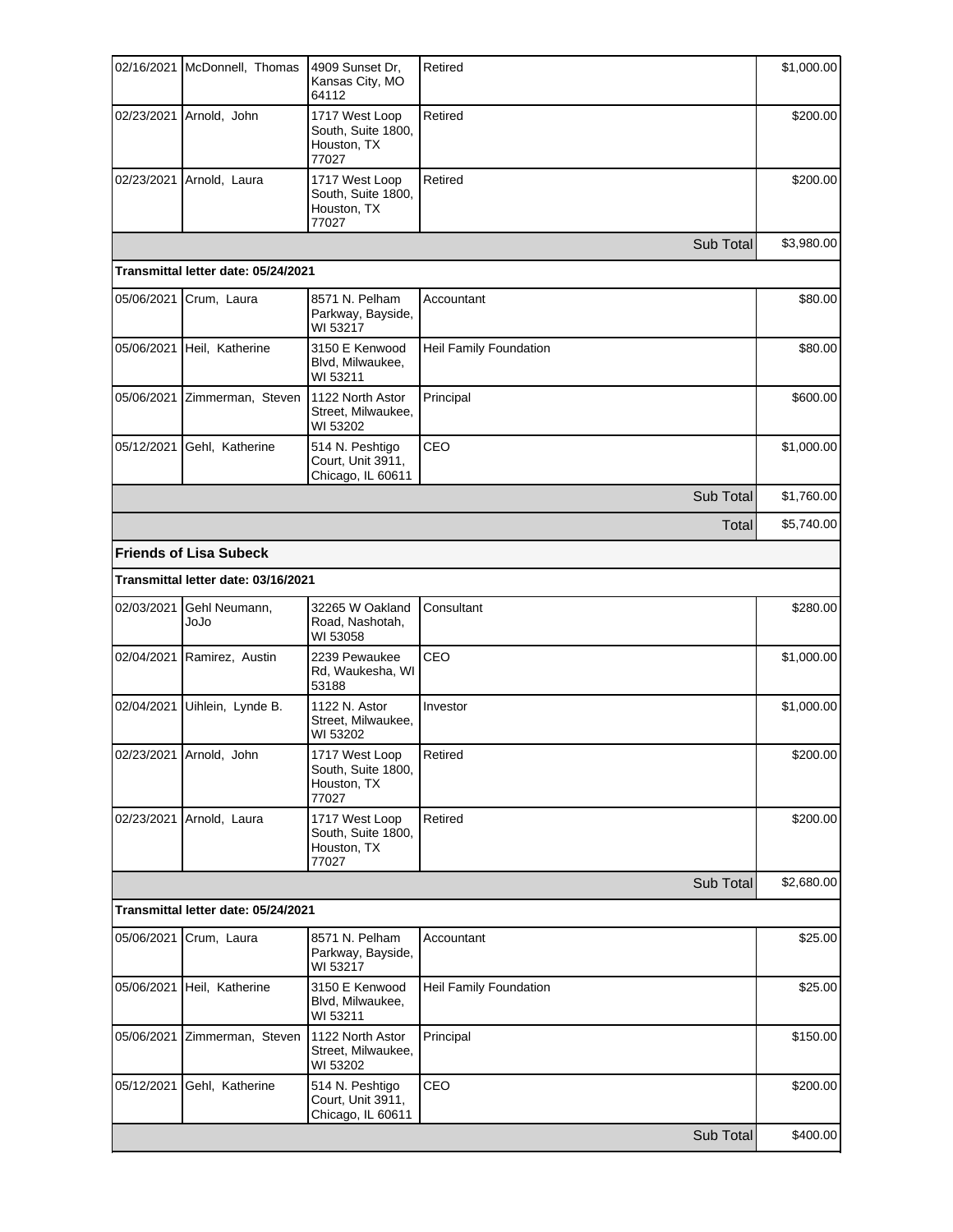|                   |                                     |                                                              | Total                  | \$3,080.00 |
|-------------------|-------------------------------------|--------------------------------------------------------------|------------------------|------------|
| <b>TIP FOR WI</b> |                                     |                                                              |                        |            |
|                   | Transmittal letter date: 03/16/2021 |                                                              |                        |            |
| 02/03/2021        | Gehl Neumann,<br>olol               | 32265 W Oakland<br>Road, Nashotah,<br>WI 53058               | Consultant             | \$280.00   |
|                   | 02/04/2021 Ramirez, Austin          | 2239 Pewaukee<br>Rd, Waukesha, WI<br>53188                   | CEO                    | \$1,000.00 |
| 02/04/2021        | Uihlein, Lynde B.                   | 1122 N. Astor<br>Street, Milwaukee,<br>WI 53202              | Investor               | \$1,000.00 |
|                   | 02/23/2021 Arnold, John             | 1717 West Loop<br>South, Suite 1800,<br>Houston, TX<br>77027 | Retired                | \$200.00   |
|                   | 02/23/2021 Arnold, Laura            | 1717 West Loop<br>South, Suite 1800,<br>Houston, TX<br>77027 | Retired                | \$200.00   |
|                   |                                     |                                                              | Sub Total              | \$2,680.00 |
|                   | Transmittal letter date: 05/24/2021 |                                                              |                        |            |
|                   | 05/06/2021 Crum, Laura              | 8571 N. Pelham<br>Parkway, Bayside,<br>WI 53217              | Accountant             | \$25.00    |
|                   | 05/06/2021 Heil, Katherine          | 3150 E Kenwood<br>Blvd, Milwaukee,<br>WI 53211               | Heil Family Foundation | \$25.00    |
|                   | 05/06/2021 Zimmerman, Steven        | 1122 North Astor<br>Street, Milwaukee,<br>WI 53202           | Principal              | \$150.00   |
| 05/12/2021        | Gehl, Katherine                     | 514 N. Peshtigo<br>Court, Unit 3911,<br>Chicago, IL 60611    | CEO                    | \$200.00   |
|                   |                                     |                                                              | Sub Total              | \$400.00   |
|                   |                                     |                                                              | Total                  | \$3,080.00 |
|                   | <b>Friends of Dora Drake</b>        |                                                              |                        |            |
|                   | Transmittal letter date: 03/16/2021 |                                                              |                        |            |
| 02/03/2021        | Gehl Neumann,<br>olol               | 32265 W Oakland<br>Road, Nashotah,<br>WI 53058               | Consultant             | \$280.00   |
|                   | 02/04/2021 Ramirez, Austin          | 2239 Pewaukee<br>Rd, Waukesha, WI<br>53188                   | CEO                    | \$1,000.00 |
| 02/04/2021        | Uihlein, Lynde B.                   | 1122 N. Astor<br>Street, Milwaukee,<br>WI 53202              | Investor               | \$1,000.00 |
|                   | 02/23/2021 Arnold, John             | 1717 West Loop<br>South, Suite 1800,<br>Houston, TX<br>77027 | Retired                | \$200.00   |
| 02/23/2021        | Arnold, Laura                       | 1717 West Loop<br>South, Suite 1800,<br>Houston, TX<br>77027 | Retired                | \$200.00   |
|                   |                                     |                                                              | Sub Total              | \$2,680.00 |
|                   | Transmittal letter date: 05/24/2021 |                                                              |                        |            |
| 05/06/2021        | Crum, Laura                         | 8571 N. Pelham<br>Parkway, Bayside,<br>WI 53217              | Accountant             | \$25.00    |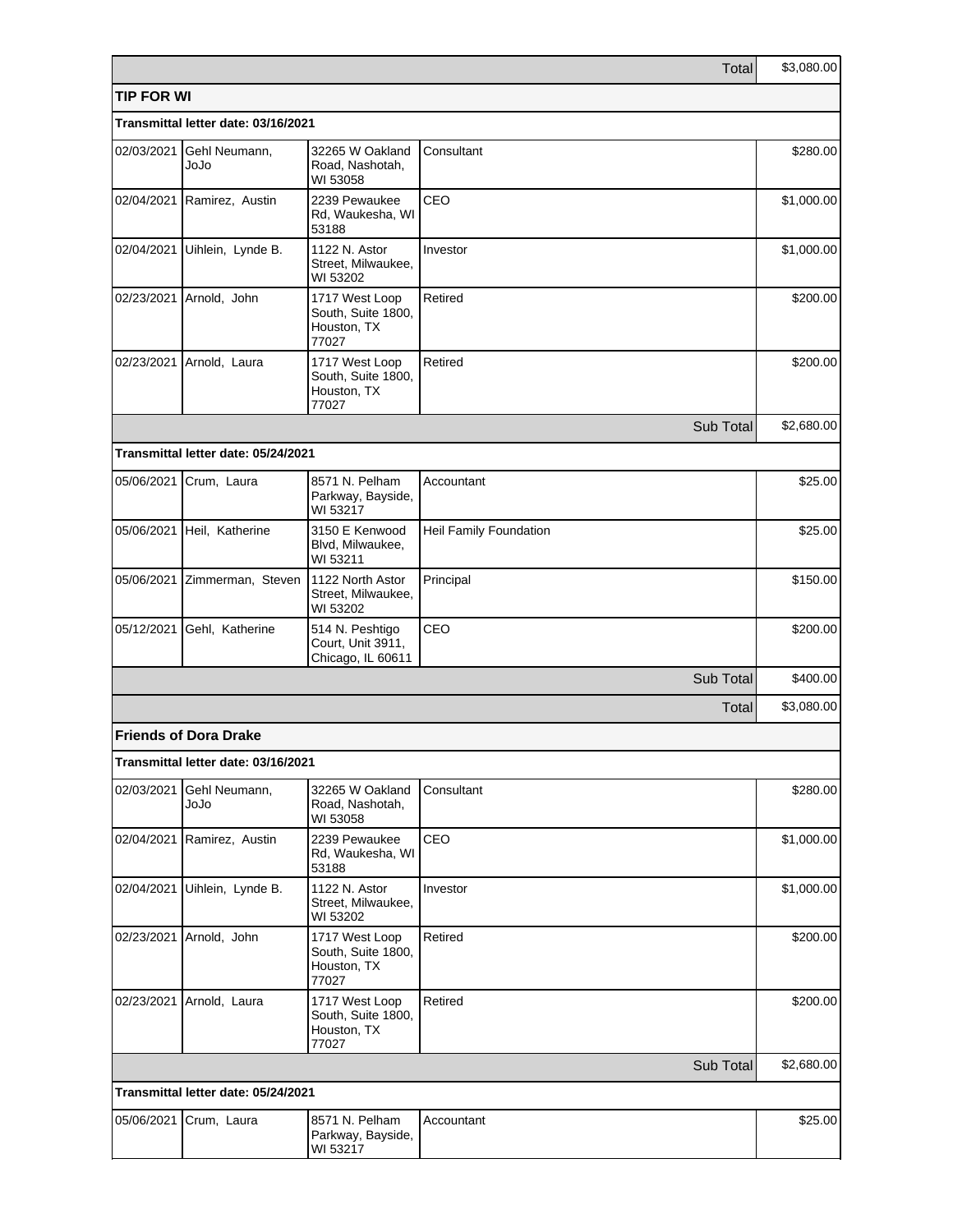| 05/06/2021                | Heil, Katherine                     | 3150 E Kenwood<br>Blvd, Milwaukee,<br>WI 53211               | <b>Heil Family Foundation</b> | \$25.00    |
|---------------------------|-------------------------------------|--------------------------------------------------------------|-------------------------------|------------|
|                           | 05/06/2021 Zimmerman, Steven        | 1122 North Astor<br>Street, Milwaukee,<br>WI 53202           | Principal                     | \$150.00   |
|                           | 05/12/2021 Gehl, Katherine          | 514 N. Peshtigo<br>Court, Unit 3911,<br>Chicago, IL 60611    | CEO                           | \$200.00   |
|                           |                                     |                                                              | Sub Total                     | \$400.00   |
|                           |                                     |                                                              | Total                         | \$3,080.00 |
| <b>Kurtz for Assembly</b> |                                     |                                                              |                               |            |
|                           | Transmittal letter date: 03/16/2021 |                                                              |                               |            |
| 02/03/2021                | Gehl Neumann,<br>ეიეი               | 32265 W Oakland<br>Road, Nashotah,<br>WI 53058               | Consultant                    | \$300.00   |
|                           | 02/04/2021 Ramirez, Austin          | 2239 Pewaukee<br>Rd, Waukesha, WI<br>53188                   | CEO                           | \$1,000.00 |
|                           | 02/04/2021 Uihlein, Lynde B.        | 1122 N. Astor<br>Street, Milwaukee,<br>WI 53202              | Investor                      | \$1,000.00 |
|                           | 02/16/2021 Garner, Bruce            | 14617 Cedar St.<br>Leawood, KS<br>66224                      | Executive                     | \$300.00   |
| 02/16/2021                | McDonnell, Thomas                   | 4909 Sunset Dr.<br>Kansas City, MO<br>64112                  | Retired                       | \$1,000.00 |
|                           | 02/23/2021 Arnold, John             | 1717 West Loop<br>South, Suite 1800,<br>Houston, TX<br>77027 | Retired                       | \$500.00   |
| 02/23/2021                | Arnold, Laura                       | 1717 West Loop<br>South, Suite 1800,<br>Houston, TX<br>77027 | Retired                       | \$500.00   |
|                           |                                     |                                                              | Sub Total                     | \$4,600.00 |
|                           | Transmittal letter date: 05/24/2021 |                                                              |                               |            |
|                           | 05/06/2021 Crum, Laura              | 8571 N. Pelham<br>Parkway, Bayside,<br>WI 53217              | Accountant                    | \$80.00    |
| 05/06/2021                | Heil, Katherine                     | 3150 E Kenwood<br>Blvd, Milwaukee,<br>WI 53211               | Heil Family Foundation        | \$80.00    |
|                           | 05/06/2021 Zimmerman, Steven        | 1122 North Astor<br>Street, Milwaukee,<br>WI 53202           | Principal                     | \$600.00   |
| 05/12/2021                | Gehl, Katherine                     | 514 N. Peshtigo<br>Court, Unit 3911,<br>Chicago, IL 60611    | CEO                           | \$1,000.00 |
|                           |                                     |                                                              | Sub Total                     | \$1,760.00 |
|                           |                                     |                                                              | Total                         | \$6,360.00 |
|                           | <b>Riemer for Assembly</b>          |                                                              |                               |            |
|                           | Transmittal letter date: 03/16/2021 |                                                              |                               |            |
| 02/03/2021                | Gehl Neumann,<br>ეიეი               | 32265 W Oakland<br>Road, Nashotah,<br>WI 53058               | Consultant                    | \$300.00   |
| 02/04/2021                | Ramirez, Austin                     | 2239 Pewaukee<br>Rd, Waukesha, WI<br>53188                   | CEO                           | \$1,000.00 |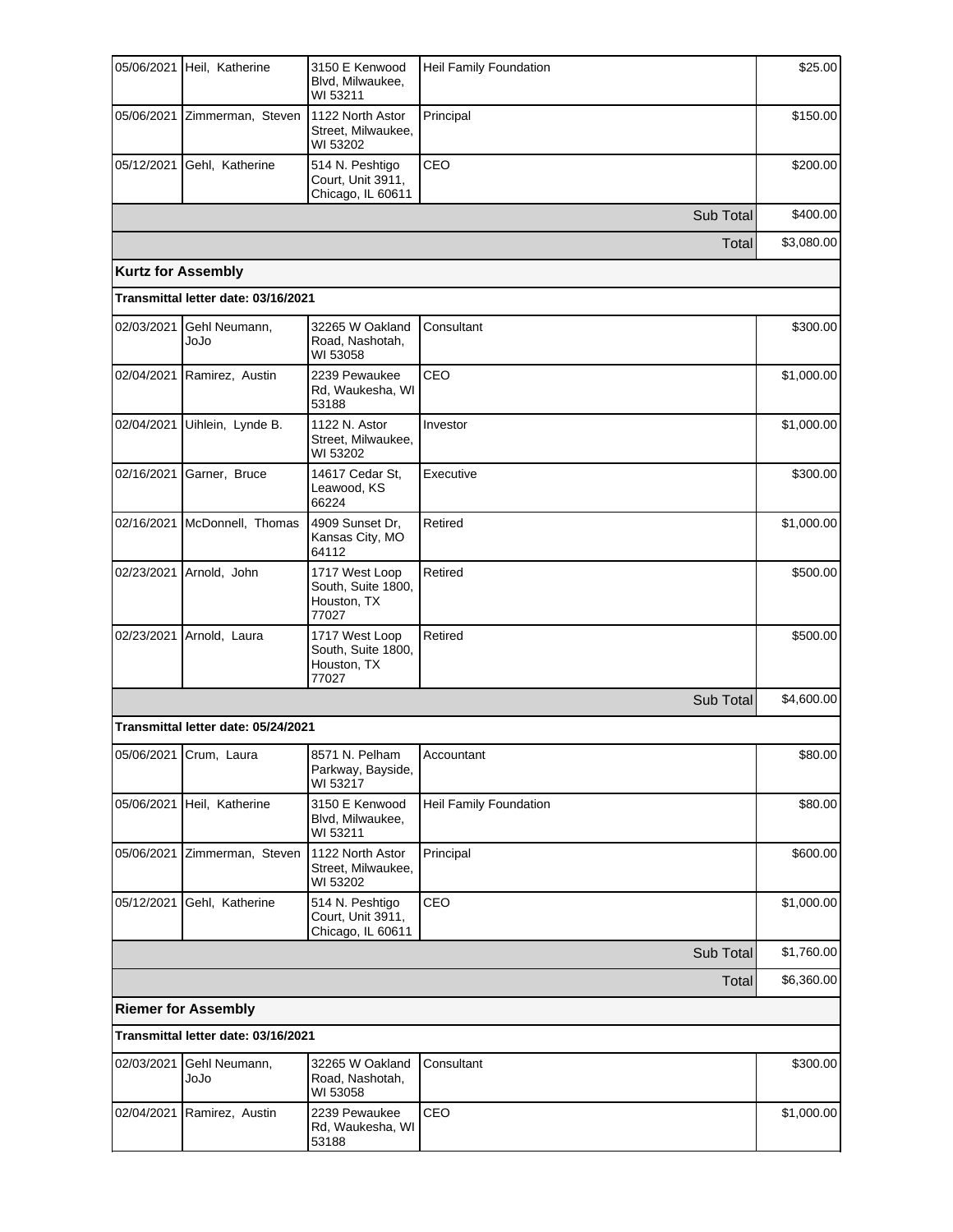| 02/04/2021 | Uihlein, Lynde B.                   | 1122 N. Astor<br>Street. Milwaukee.<br>WI 53202              | Investor                      | \$1,000.00 |
|------------|-------------------------------------|--------------------------------------------------------------|-------------------------------|------------|
|            | 02/16/2021 Garner, Bruce            | 14617 Cedar St,<br>Leawood, KS<br>66224                      | Executive                     | \$100.00   |
|            | 02/23/2021 Arnold, John             | 1717 West Loop<br>South, Suite 1800,<br>Houston, TX<br>77027 | Retired                       | \$500.00   |
|            | 02/23/2021 Arnold, Laura            | 1717 West Loop<br>South, Suite 1800,<br>Houston, TX<br>77027 | Retired                       | \$500.00   |
|            |                                     |                                                              | Sub Total                     | \$3,400.00 |
|            | Transmittal letter date: 05/24/2021 |                                                              |                               |            |
| 05/06/2021 | Crum, Laura                         | 8571 N. Pelham<br>Parkway, Bayside,<br>WI 53217              | Accountant                    | \$25.00    |
|            | 05/06/2021 Heil, Katherine          | 3150 E Kenwood<br>Blvd, Milwaukee,<br>WI 53211               | Heil Family Foundation        | \$25.00    |
| 05/06/2021 | Zimmerman, Steven                   | 1122 North Astor<br>Street, Milwaukee,<br>WI 53202           | Principal                     | \$150.00   |
| 05/12/2021 | Gehl, Katherine                     | 514 N. Peshtigo<br>Court, Unit 3911,<br>Chicago, IL 60611    | CEO                           | \$200.00   |
|            |                                     |                                                              | Sub Total                     | \$400.00   |
|            |                                     |                                                              | Total                         | \$3,800.00 |
|            | <b>Citizens for Dale Kooyenga</b>   |                                                              |                               |            |
|            | Transmittal letter date: 03/16/2021 |                                                              |                               |            |
| 02/03/2021 | Gehl Neumann,<br>ეიეი               | 32265 W Oakland<br>Road, Nashotah,<br>WI 53058               | Consultant                    | \$500.00   |
| 02/04/2021 | Ramirez, Austin                     | 2239 Pewaukee<br>Rd, Waukesha, WI<br>53188                   | CEO                           | \$2,000.00 |
|            | 02/04/2021 Uihlein, Lynde B.        | 1122 N. Astor<br>Street, Milwaukee,<br>WI 53202              | Investor                      | \$2,000.00 |
| 02/23/2021 | Arnold, John                        | 1717 West Loop<br>South, Suite 1800,<br>Houston, TX<br>77027 | Retired                       | \$500.00   |
| 02/23/2021 | Arnold, Laura                       | 1717 West Loop<br>South, Suite 1800,<br>Houston, TX<br>77027 | Retired                       | \$500.00   |
|            |                                     |                                                              | Sub Total                     | \$5,500.00 |
|            | Transmittal letter date: 05/24/2021 |                                                              |                               |            |
| 05/06/2021 | Crum, Laura                         | 8571 N. Pelham<br>Parkway, Bayside,<br>WI 53217              | Accountant                    | \$85.00    |
| 05/06/2021 | Heil, Katherine                     | 3150 E Kenwood<br>Blvd, Milwaukee,<br>WI 53211               | <b>Heil Family Foundation</b> | \$85.00    |
| 05/06/2021 | Zimmerman, Steven                   | 1122 North Astor<br>Street, Milwaukee,<br>WI 53202           | Principal                     | \$650.00   |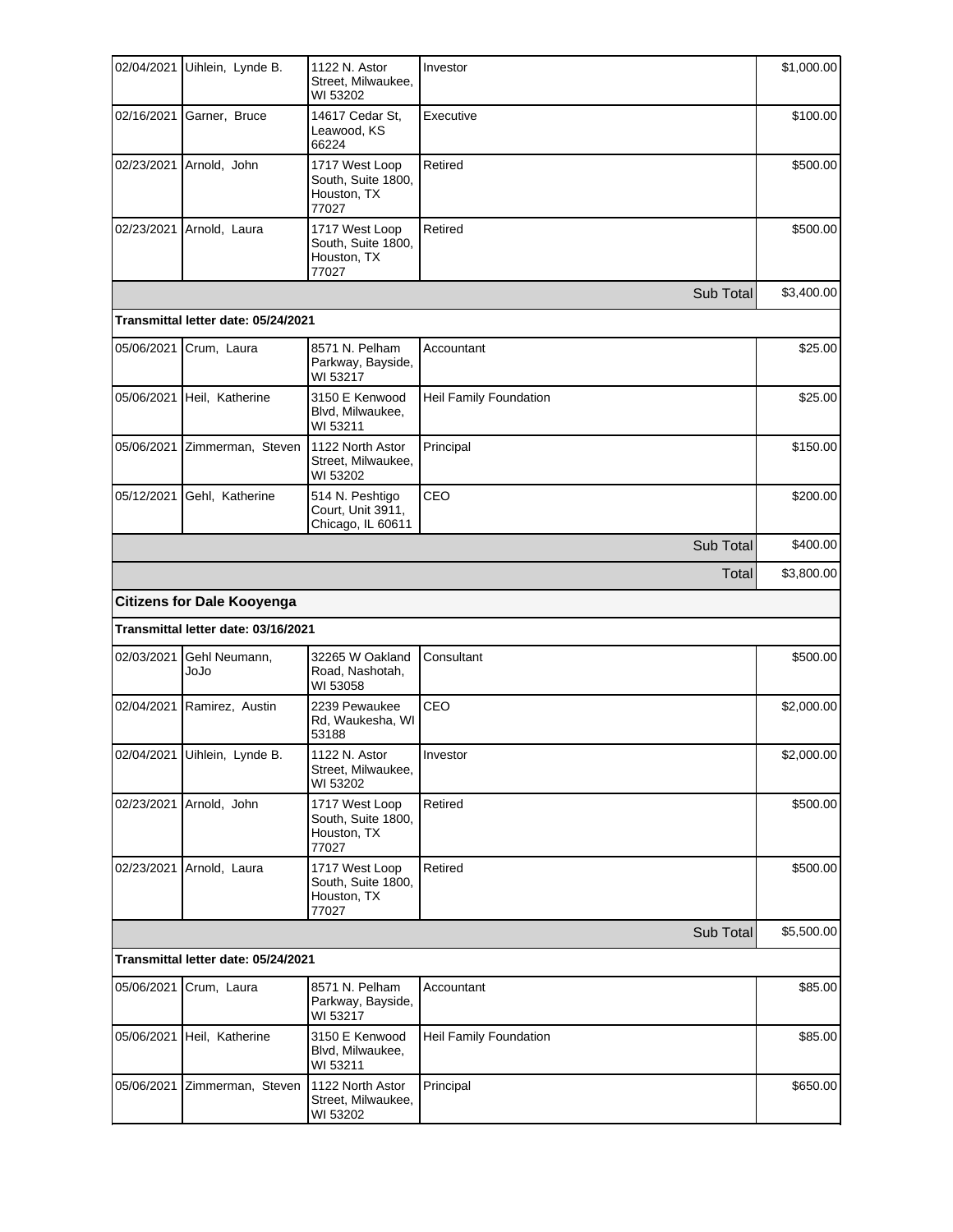| 05/12/2021 | Gehl, Katherine                     | 514 N. Peshtigo<br>Court, Unit 3911,<br>Chicago, IL 60611    | CEO                           | \$1,000.00 |
|------------|-------------------------------------|--------------------------------------------------------------|-------------------------------|------------|
|            |                                     |                                                              | Sub Total                     | \$1,820.00 |
|            |                                     |                                                              | Total                         | \$7,320.00 |
|            | <b>Together With Jeff Smith</b>     |                                                              |                               |            |
|            | Transmittal letter date: 03/16/2021 |                                                              |                               |            |
| 02/03/2021 | Gehl Neumann,<br>ეიეი               | 32265 W Oakland<br>Road, Nashotah,<br>WI 53058               | Consultant                    | \$500.00   |
| 02/04/2021 | Ramirez, Austin                     | 2239 Pewaukee<br>Rd, Waukesha, WI<br>53188                   | CEO                           | \$2,000.00 |
| 02/04/2021 | Uihlein, Lynde B.                   | 1122 N. Astor<br>Street, Milwaukee,<br>WI 53202              | Investor                      | \$2,000.00 |
|            | 02/23/2021 Arnold, John             | 1717 West Loop<br>South, Suite 1800,<br>Houston, TX<br>77027 | Retired                       | \$500.00   |
| 02/23/2021 | Arnold, Laura                       | 1717 West Loop<br>South, Suite 1800,<br>Houston, TX<br>77027 | Retired                       | \$500.00   |
|            |                                     |                                                              | Sub Total                     | \$5,500.00 |
|            | Transmittal letter date: 05/21/2021 |                                                              |                               |            |
| 05/06/2021 | Crum, Laura                         | 8571 N. Pelham<br>Parkway, Bayside,<br>WI 53217              | Accountant                    | \$30.00    |
| 05/06/2021 | Heil, Katherine                     | 3150 E Kenwood<br>Blvd, Milwaukee,<br>WI 53211               | Heil Family Foundation        | \$30.00    |
|            | 05/06/2021 Zimmerman, Steven        | 1122 North Astor<br>Street, Milwaukee,<br>WI 53202           | Principal                     | \$200.00   |
| 05/12/2021 | Gehl, Katherine                     | 514 N. Peshtigo<br>Court, Unit 3911,<br>Chicago, IL 60611    | CEO                           | \$200.00   |
|            |                                     |                                                              | Sub Total                     | \$460.00   |
|            |                                     |                                                              | Total                         | \$5,960.00 |
|            | <b>Friends of Jimmy Anderson</b>    |                                                              |                               |            |
|            | Transmittal letter date: 05/24/2021 |                                                              |                               |            |
| 05/06/2021 | Crum, Laura                         | 8571 N. Pelham<br>Parkway, Bayside,<br>WI 53217              | Accountant                    | \$25.00    |
|            | 05/06/2021 Heil, Katherine          | 3150 E Kenwood<br>Blvd, Milwaukee,<br>WI 53211               | <b>Heil Family Foundation</b> | \$25.00    |
|            | 05/06/2021 Zimmerman, Steven        | 1122 North Astor<br>Street, Milwaukee,<br>WI 53202           | Principal                     | \$150.00   |
| 05/12/2021 | Gehl, Katherine                     | 514 N. Peshtigo<br>Court, Unit 3911,<br>Chicago, IL 60611    | CEO                           | \$200.00   |
| 05/12/2021 | Ramirez, Austin                     | 2239 Pewaukee<br>Rd, Waukesha, WI<br>53188                   | CEO                           | \$50.00    |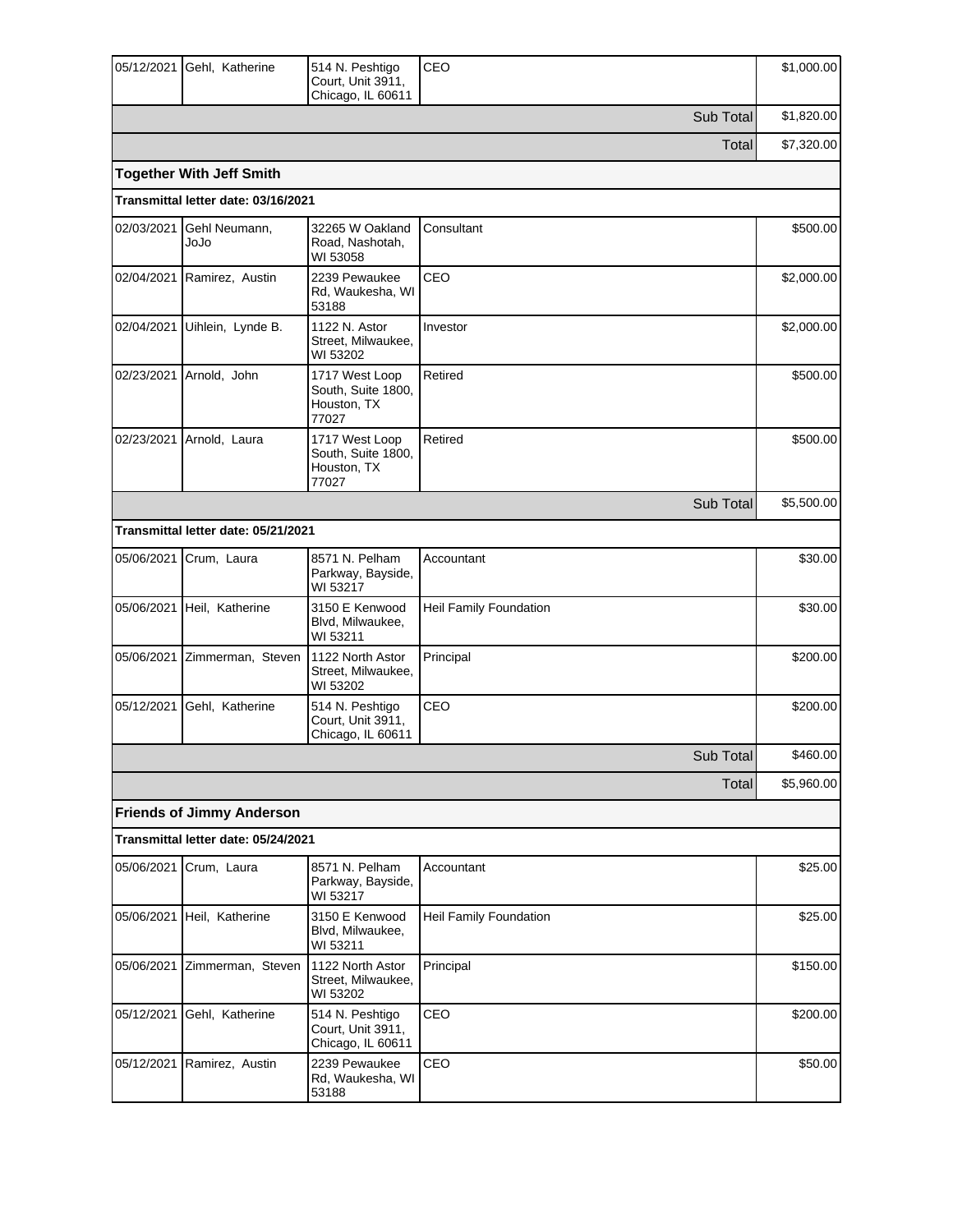| 05/12/2021 | Uihlein, Lynde B.                              | 1122 N. Astor<br>Street, Milwaukee,<br>WI 53202           | Investor               | \$50.00  |
|------------|------------------------------------------------|-----------------------------------------------------------|------------------------|----------|
|            |                                                |                                                           | Sub Total              | \$500.00 |
|            |                                                |                                                           | Total                  | \$500.00 |
|            | <b>Friends of Deb Andraca</b>                  |                                                           |                        |          |
|            | Transmittal letter date: 05/24/2021            |                                                           |                        |          |
| 05/06/2021 | Crum, Laura                                    | 8571 N. Pelham<br>Parkway, Bayside,<br>WI 53217           | Accountant             | \$25.00  |
|            | 05/06/2021 Heil, Katherine                     | 3150 E Kenwood<br>Blvd, Milwaukee,<br>WI 53211            | Heil Family Foundation | \$25.00  |
| 05/06/2021 | Zimmerman, Steven                              | 1122 North Astor<br>Street, Milwaukee,<br>WI 53202        | Principal              | \$150.00 |
| 05/12/2021 | Gehl, Katherine                                | 514 N. Peshtigo<br>Court, Unit 3911,<br>Chicago, IL 60611 | CEO                    | \$200.00 |
|            | 05/12/2021 Ramirez, Austin                     | 2239 Pewaukee<br>Rd, Waukesha, WI<br>53188                | CEO                    | \$50.00  |
| 05/12/2021 | Uihlein, Lynde B.                              | 1122 N. Astor<br>Street, Milwaukee,<br>WI 53202           | Investor               | \$50.00  |
|            |                                                |                                                           | Sub Total              | \$500.00 |
|            |                                                |                                                           | Total                  | \$500.00 |
|            | <b>Citizens of the 81st for Dave Considine</b> |                                                           |                        |          |
|            | Transmittal letter date: 05/24/2021            |                                                           |                        |          |
| 05/06/2021 | Crum, Laura                                    | 8571 N. Pelham<br>Parkway, Bayside,<br>WI 53217           | Accountant             | \$25.00  |
| 05/06/2021 | Heil, Katherine                                | 3150 E Kenwood<br>Blvd, Milwaukee,<br>WI 53211            | Heil Family Foundation | \$25.00  |
|            | 05/06/2021 Zimmerman, Steven                   | 1122 North Astor<br>Street, Milwaukee,<br>WI 53202        | Principal              | \$150.00 |
| 05/12/2021 | Gehl, Katherine                                | 514 N. Peshtigo<br>Court, Unit 3911,<br>Chicago, IL 60611 | CEO                    | \$200.00 |
| 05/12/2021 | Ramirez, Austin                                | 2239 Pewaukee<br>Rd, Waukesha, WI<br>53188                | CEO                    | \$50.00  |
| 05/12/2021 | Uihlein, Lynde B.                              | 1122 N. Astor<br>Street, Milwaukee,<br>WI 53202           | Investor               | \$50.00  |
|            |                                                |                                                           | Sub Total              | \$500.00 |
|            |                                                |                                                           | Total                  | \$500.00 |
|            | <b>Friends Of Steve Doyle</b>                  |                                                           |                        |          |
|            | Transmittal letter date: 05/24/2021            |                                                           |                        |          |
| 05/06/2021 | Crum, Laura                                    | 8571 N. Pelham<br>Parkway, Bayside,<br>WI 53217           | Accountant             | \$25.00  |
|            | 05/06/2021 Heil, Katherine                     | 3150 E Kenwood<br>Blvd, Milwaukee,<br>WI 53211            | Heil Family Foundation | \$25.00  |
| 05/06/2021 | Zimmerman, Steven                              | 1122 North Astor<br>Street, Milwaukee,<br>WI 53202        | Principal              | \$150.00 |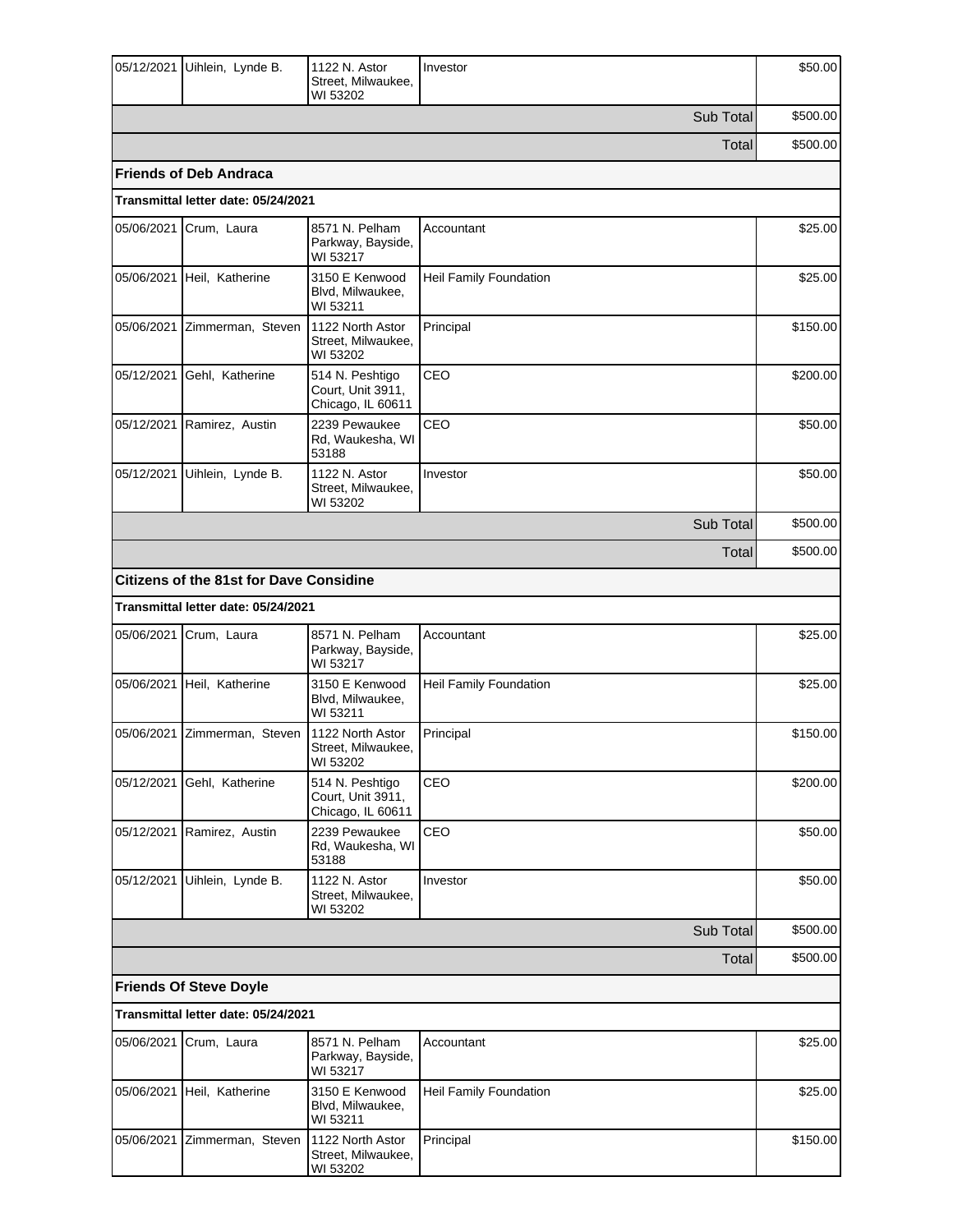| 05/12/2021 | Gehl, Katherine                     | 514 N. Peshtigo<br>Court, Unit 3911,<br>Chicago, IL 60611 | CEO                    | \$200.00 |
|------------|-------------------------------------|-----------------------------------------------------------|------------------------|----------|
| 05/12/2021 | Ramirez, Austin                     | 2239 Pewaukee<br>Rd, Waukesha, WI<br>53188                | CEO                    | \$50.00  |
|            | 05/12/2021 Uihlein, Lynde B.        | 1122 N. Astor<br>Street, Milwaukee,<br>WI 53202           | Investor               | \$50.00  |
|            |                                     |                                                           | Sub Total              | \$500.00 |
|            |                                     |                                                           | Total                  | \$500.00 |
|            | <b>Emerson for Assembly</b>         |                                                           |                        |          |
|            | Transmittal letter date: 05/24/2021 |                                                           |                        |          |
|            | 05/06/2021 Crum, Laura              | 8571 N. Pelham<br>Parkway, Bayside,<br>WI 53217           | Accountant             | \$25.00  |
| 05/06/2021 | Heil, Katherine                     | 3150 E Kenwood<br>Blvd, Milwaukee,<br>WI 53211            | Heil Family Foundation | \$25.00  |
| 05/06/2021 | Zimmerman, Steven                   | 1122 North Astor<br>Street, Milwaukee,<br>WI 53202        | Principal              | \$150.00 |
| 05/12/2021 | Gehl, Katherine                     | 514 N. Peshtigo<br>Court, Unit 3911,<br>Chicago, IL 60611 | CEO                    | \$200.00 |
| 05/12/2021 | Ramirez, Austin                     | 2239 Pewaukee<br>Rd, Waukesha, WI<br>53188                | CEO                    | \$50.00  |
| 05/12/2021 | Uihlein, Lynde B.                   | 1122 N. Astor<br>Street, Milwaukee,<br>WI 53202           | Investor               | \$50.00  |
|            |                                     |                                                           | Sub Total              | \$500.00 |
|            |                                     |                                                           | Total                  | \$500.00 |
|            | <b>Friends of Gary Hebl</b>         |                                                           |                        |          |
|            | Transmittal letter date: 05/24/2021 |                                                           |                        |          |
|            | 05/06/2021 Crum, Laura              | 8571 N. Pelham<br>Parkway, Bayside,<br>WI 53217           | Accountant             | \$25.00  |
|            | 05/06/2021 Heil, Katherine          | 3150 E Kenwood<br>Blvd, Milwaukee,<br>WI 53211            | Heil Family Foundation | \$25.00  |
| 05/06/2021 | Zimmerman, Steven                   | 1122 North Astor<br>Street, Milwaukee,<br>WI 53202        | Principal              | \$150.00 |
| 05/12/2021 | Gehl, Katherine                     | 514 N. Peshtigo<br>Court, Unit 3911,<br>Chicago, IL 60611 | CEO                    | \$200.00 |
|            | 05/12/2021 Ramirez, Austin          | 2239 Pewaukee<br>Rd, Waukesha, WI<br>53188                | CEO                    | \$50.00  |
| 05/12/2021 | Uihlein, Lynde B.                   | 1122 N. Astor<br>Street, Milwaukee,<br>WI 53202           | Investor               | \$50.00  |
|            |                                     |                                                           | Sub Total              | \$500.00 |
|            |                                     |                                                           | Total                  | \$500.00 |
|            | <b>Meyers for Assembly</b>          |                                                           |                        |          |
|            | Transmittal letter date: 05/24/2021 |                                                           |                        |          |
| 05/06/2021 | Crum, Laura                         | 8571 N. Pelham                                            | Accountant             | \$25.00  |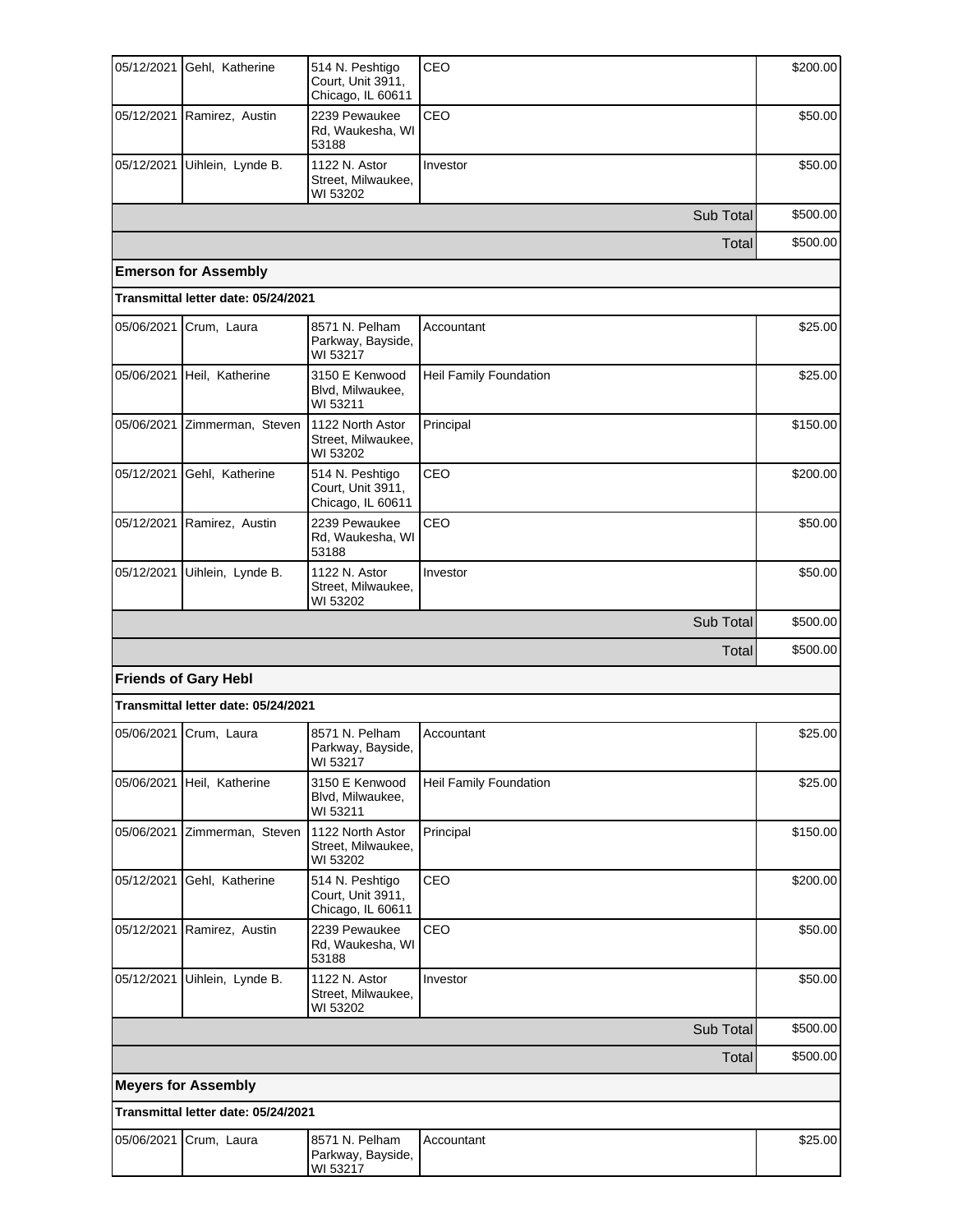| 05/06/2021 | Heil, Katherine                     | 3150 E Kenwood<br>Blvd, Milwaukee,<br>WI 53211            | Heil Family Foundation        | \$25.00  |
|------------|-------------------------------------|-----------------------------------------------------------|-------------------------------|----------|
|            | 05/06/2021 Zimmerman, Steven        | 1122 North Astor<br>Street, Milwaukee,<br>WI 53202        | Principal                     | \$150.00 |
| 05/12/2021 | Gehl, Katherine                     | 514 N. Peshtigo<br>Court, Unit 3911,<br>Chicago, IL 60611 | CEO                           | \$200.00 |
| 05/12/2021 | Ramirez, Austin                     | 2239 Pewaukee<br>Rd, Waukesha, WI<br>53188                | CEO                           | \$50.00  |
| 05/12/2021 | Uihlein, Lynde B.                   | 1122 N. Astor<br>Street, Milwaukee,<br>WI 53202           | Investor                      | \$50.00  |
|            |                                     |                                                           | Sub Total                     | \$500.00 |
|            |                                     |                                                           | Total                         | \$500.00 |
|            | <b>Friends of Katrina Shankland</b> |                                                           |                               |          |
|            | Transmittal letter date: 05/24/2021 |                                                           |                               |          |
| 05/06/2021 | Crum, Laura                         | 8571 N. Pelham<br>Parkway, Bayside,<br>WI 53217           | Accountant                    | \$25.00  |
| 05/06/2021 | Heil, Katherine                     | 3150 E Kenwood<br>Blvd, Milwaukee,<br>WI 53211            | Heil Family Foundation        | \$25.00  |
| 05/06/2021 | Zimmerman, Steven                   | 1122 North Astor<br>Street, Milwaukee,<br>WI 53202        | Principal                     | \$150.00 |
| 05/12/2021 | Gehl, Katherine                     | 514 N. Peshtigo<br>Court, Unit 3911,<br>Chicago, IL 60611 | CEO                           | \$200.00 |
| 05/12/2021 | Ramirez, Austin                     | 2239 Pewaukee<br>Rd, Waukesha, WI<br>53188                | CEO                           | \$50.00  |
| 05/12/2021 | Uihlein, Lynde B.                   | 1122 N. Astor<br>Street, Milwaukee,<br>WI 53202           | Investor                      | \$50.00  |
|            |                                     |                                                           | Sub Total                     | \$500.00 |
|            |                                     |                                                           | Total                         | \$500.00 |
|            | <b>Don Vruwink for Assembly</b>     |                                                           |                               |          |
|            | Transmittal letter date: 05/24/2021 |                                                           |                               |          |
| 05/06/2021 | Crum, Laura                         | 8571 N. Pelham<br>Parkway, Bayside,<br>WI 53217           | Accountant                    | \$25.00  |
|            | 05/06/2021 Heil, Katherine          | 3150 E Kenwood<br>Blvd, Milwaukee,<br>WI 53211            | <b>Heil Family Foundation</b> | \$25.00  |
| 05/06/2021 | Zimmerman, Steven                   | 1122 North Astor<br>Street, Milwaukee,<br>WI 53202        | Principal                     | \$150.00 |
| 05/12/2021 | Gehl, Katherine                     | 514 N. Peshtigo<br>Court, Unit 3911,<br>Chicago, IL 60611 | CEO                           | \$200.00 |
| 05/12/2021 | Ramirez, Austin                     | 2239 Pewaukee<br>Rd, Waukesha, WI<br>53188                | CEO                           | \$50.00  |
| 05/12/2021 | Uihlein, Lynde B.                   | 1122 N. Astor<br>Street, Milwaukee,<br>WI 53202           | Investor                      | \$50.00  |
|            |                                     |                                                           | Sub Total                     | \$500.00 |
|            |                                     |                                                           | Total                         | \$500.00 |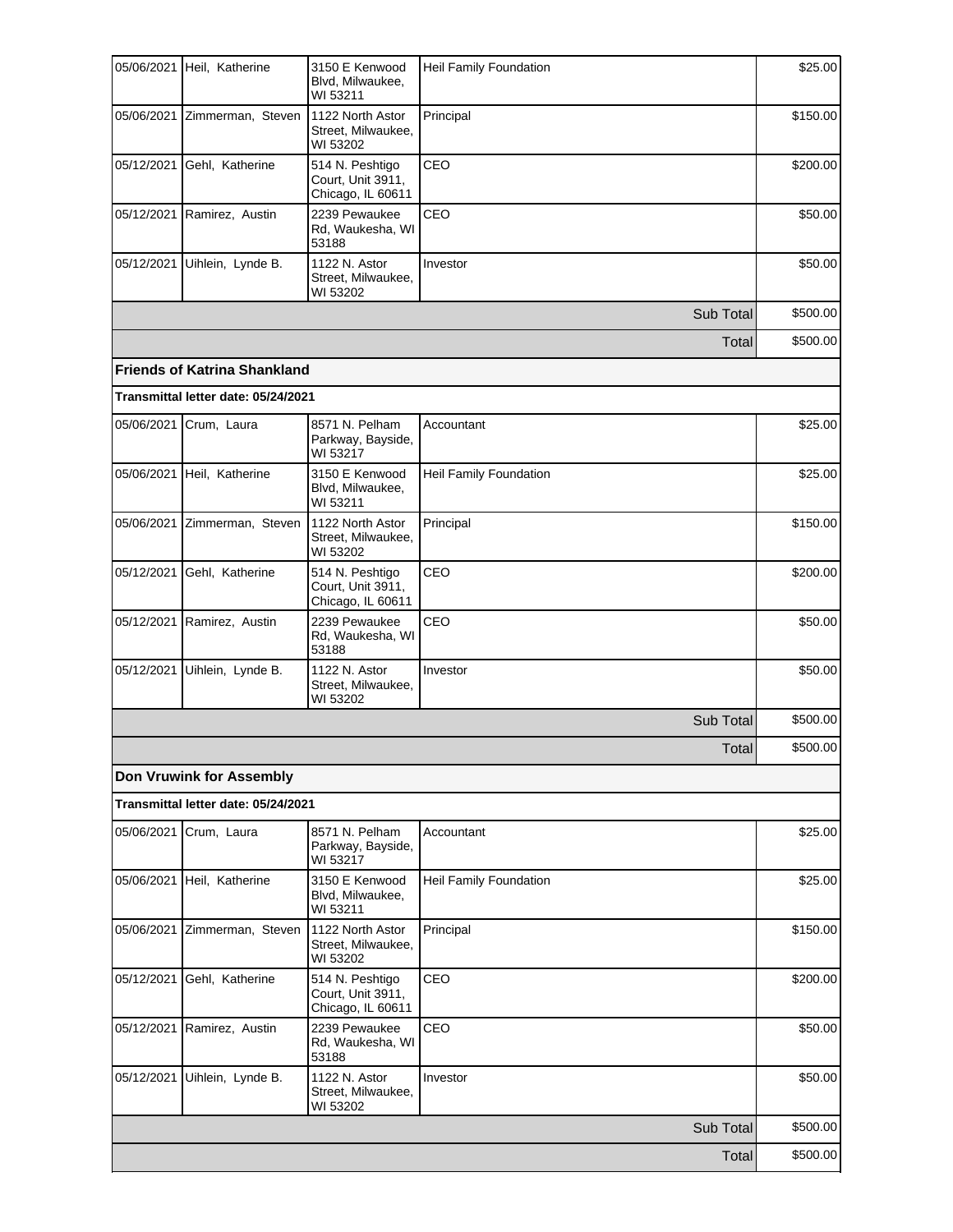|            | <b>Friends of Alex Dallman</b>                                 |                                                           |                        |            |
|------------|----------------------------------------------------------------|-----------------------------------------------------------|------------------------|------------|
|            | Transmittal letter date: 05/24/2021                            |                                                           |                        |            |
| 05/06/2021 | Crum, Laura                                                    | 8571 N. Pelham<br>Parkway, Bayside,<br>WI 53217           | Accountant             | \$80.00    |
|            | 05/06/2021 Heil, Katherine                                     | 3150 E Kenwood<br>Blvd, Milwaukee,<br>WI 53211            | Heil Family Foundation | \$80.00    |
|            | 05/06/2021 Zimmerman, Steven                                   | 1122 North Astor<br>Street, Milwaukee,<br>WI 53202        | Principal              | \$600.00   |
| 05/12/2021 | Gehl, Katherine                                                | 514 N. Peshtigo<br>Court, Unit 3911,<br>Chicago, IL 60611 | CEO                    | \$1,000.00 |
| 05/12/2021 | Ramirez, Austin                                                | 2239 Pewaukee<br>Rd, Waukesha, WI<br>53188                | CEO                    | \$140.00   |
| 05/12/2021 | Uihlein, Lynde B.                                              | 1122 N. Astor<br>Street, Milwaukee,<br>WI 53202           | Investor               | \$140.00   |
|            |                                                                |                                                           | Sub Total              | \$2,040.00 |
|            |                                                                |                                                           | Total                  | \$2,040.00 |
|            | <b>Clint Moses for WI 29th</b>                                 |                                                           |                        |            |
|            | Transmittal letter date: 05/24/2021                            |                                                           |                        |            |
|            | 05/06/2021 Crum, Laura                                         | 8571 N. Pelham<br>Parkway, Bayside,<br>WI 53217           | Accountant             | \$80.00    |
| 05/06/2021 | Heil, Katherine                                                | 3150 E Kenwood<br>Blvd, Milwaukee,<br>WI 53211            | Heil Family Foundation | \$80.00    |
| 05/06/2021 | Zimmerman, Steven                                              | 1122 North Astor<br>Street, Milwaukee,<br>WI 53202        | Principal              | \$600.00   |
| 05/12/2021 | Gehl, Katherine                                                | 514 N. Peshtigo<br>Court, Unit 3911,<br>Chicago, IL 60611 | CEO                    |            |
| 05/12/2021 | Ramirez, Austin                                                | 2239 Pewaukee<br>Rd, Waukesha, WI<br>53188                | CEO                    | \$140.00   |
| 05/12/2021 | Uihlein, Lynde B.                                              | 1122 N. Astor<br>Street, Milwaukee,<br>WI 53202           | Investor               | \$140.00   |
|            |                                                                |                                                           | Sub Total              | \$2,040.00 |
|            |                                                                |                                                           | Total                  | \$2,040.00 |
|            | Ken Skowronski for Assembly                                    |                                                           |                        |            |
|            | Transmittal letter date: 05/24/2021                            |                                                           |                        |            |
| 05/06/2021 | 8571 N. Pelham<br>Crum, Laura<br>Parkway, Bayside,<br>WI 53217 |                                                           | Accountant             | \$80.00    |
|            | 05/06/2021 Heil, Katherine                                     | 3150 E Kenwood<br>Blvd, Milwaukee,<br>WI 53211            | Heil Family Foundation | \$80.00    |
| 05/06/2021 | Zimmerman, Steven                                              | 1122 North Astor<br>Street, Milwaukee,<br>WI 53202        | Principal              | \$600.00   |
| 05/12/2021 | Gehl, Katherine                                                | 514 N. Peshtigo<br>Court, Unit 3911,<br>Chicago, IL 60611 | CEO                    | \$1,000.00 |
|            | 05/12/2021 Ramirez, Austin                                     | 2239 Pewaukee<br>Rd, Waukesha, WI<br>53188                | CEO                    | \$130.00   |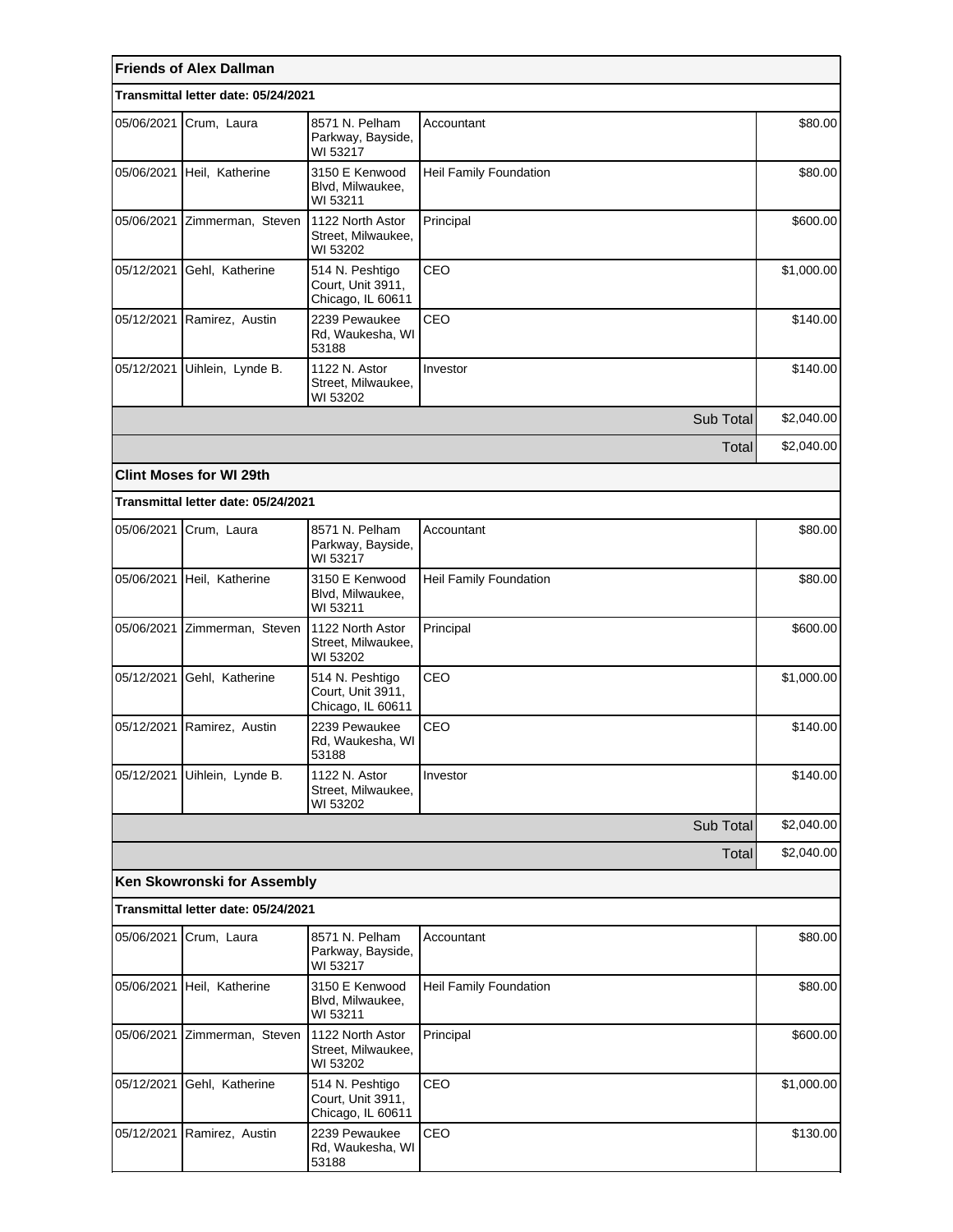| 05/12/2021 | Uihlein, Lynde B.                   | 1122 N. Astor<br>Street, Milwaukee,<br>WI 53202           | Investor               | \$130.00    |
|------------|-------------------------------------|-----------------------------------------------------------|------------------------|-------------|
|            |                                     |                                                           | Sub Total              | \$2,020.00  |
|            |                                     |                                                           | Total                  | \$2,020.00  |
|            | <b>Friends of Ron Tusler</b>        |                                                           |                        |             |
|            | Transmittal letter date: 05/24/2021 |                                                           |                        |             |
| 05/06/2021 | Crum, Laura                         | 8571 N. Pelham<br>Parkway, Bayside,<br>WI 53217           | Accountant             | \$80.00     |
| 05/06/2021 | Heil, Katherine                     | 3150 E Kenwood<br>Blvd, Milwaukee,<br>WI 53211            | Heil Family Foundation | \$80.00     |
| 05/06/2021 | Zimmerman, Steven                   | 1122 North Astor<br>Street, Milwaukee,<br>WI 53202        | Principal              | \$600.00    |
| 05/12/2021 | Gehl, Katherine                     | 514 N. Peshtigo<br>Court, Unit 3911,<br>Chicago, IL 60611 | CEO                    | \$1,000.00  |
| 05/12/2021 | Ramirez, Austin                     | 2239 Pewaukee<br>Rd, Waukesha, WI<br>53188                | CEO                    | \$140.00    |
| 05/12/2021 | Uihlein, Lynde B.                   | 1122 N. Astor<br>Street, Milwaukee,<br>WI 53202           | Investor               | \$140.00    |
|            |                                     |                                                           | Sub Total              | \$2,040.00  |
| Total      |                                     |                                                           |                        |             |
|            |                                     |                                                           | <b>Grand Total</b>     | \$56,800.00 |